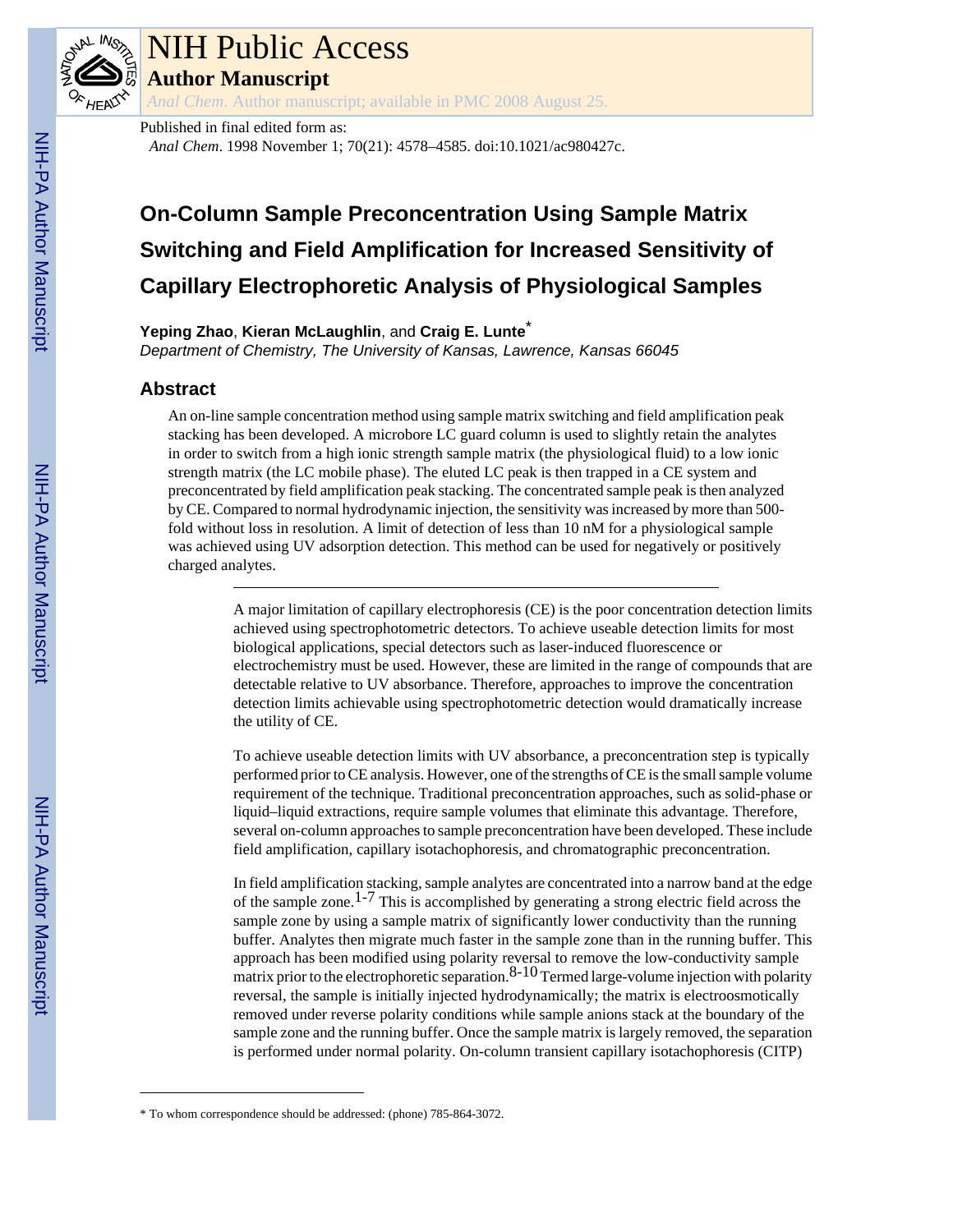can be viewed as a sophisticated form of stacking.<sup>11-14</sup> For CITP, the sample zone is sandwiched between a leading electrolyte, with a mobility greater than any of the sample components, and a trailing electrolyte, with a mobility slower than any of the sample components. However, as field amplification and CITP are only applicable to low ionic strength samples, their utility for the analysis of high ionic strength physiological fluids is limited.

Chromatographic preconcentration has been accomplished by introducing a region of chromatographic media at the head of the CE capillary.<sup>15-23</sup> Cai and Rassi developed an open tubular preconcentrator for use on-line with  $CE$ .<sup>15</sup> On-line preconcentration with a C-18coated capillary enhanced the analytical signal by a factor of 10. However, while this approach enabled the analysis of larger sample volumes compared to conventional CE, the coated capillary had a low capacity and was easily saturated. This approach also required 10–20 min to permit equilibration of the capillary with the binding electrolyte before each run. An alternative approach involved the insertion of a small bed of an appropriate adsorptive solidphase material at the inlet of the CE capillary.<sup>16-23</sup> The use of a packed-bed concentrator allowed introduction of increased sample volumes into a CE capillary for a variety of analyte types. Sensitivity increases of up to 700-fold have been reported.<sup>21</sup> However, while this technique significantly improves the detection limit, the CE performance is frequently compromised. The use of solid-phase preconcentration-CE often results in reduced analyte resolution, column efficiency, and separation speed and substantial component tailing. The packed-bed concentrator must be loaded slowly, typically requiring 10–20 min. Furthermore, CE separation times are typically longer for this method than for normal CE.  $^{16,17,23}$  The increased back pressure induced in the CE capillary by the packing and frit material leads to a reduced hydrodynamic flow and other problems, such as formation of air bubbles. The combination of slow sample loading and longer separation times results in significantly lower sample through-put for solid-phase preconcentration-CE.

A hydrophobic adsorbent membrane, which acts rather like a reversed-phase chromatographic packing material, has been described as an alternative to the use of packed-bed concentrators.  $24,25$  A typical configuration involves sandwiching the membrane between the ends of two capillaries, with a sheath tubing placed over the junction to form a mechanically stable structure. However, because of the limited amount of stationary phase in this microconcentrator, low capacity and overloading are problems, particularly with biological fluids. Furthermore, irreversible adsorption of endogenous components shortens the life of the preconcentrator. As with other adsorption-based preconcentration techniques, this approach required a rather long sample loading time  $(1 \mu L/10 \text{ min})$ , separation time, and activation time of the adsorptive membrane. A supported liquid membrane device has recently been described for concentrating samples on-line prior to  $CE$  separation.<sup>26</sup> This device incorporated field amplification stacking prior to the separation as a second concentrating step. On-line preconcentration techniques have recently been reviewed.27,28

In this report, an on-line matrix-switching/CE system enabling field amplification stacking of analytes injected in high ionic strength sample matrixes is described. Instead of packing the fused-silica capillary, a microbore LC guard column is connected to the capillary. In this system, the LC column is not used for concentrating the analyte but rather to switch the matrix from the high ionic strength biological fluid to a low ionic strength buffer. After this process, analytes could be concentrated by field amplification stacking because the sample matrix (the LC buffer) was of significantly lower ionic strength than the CE running buffer. The CE separation was then carried out in a separate capillary such that the stacking system did not compromise the separation. Compared to a normal CE method, the sensitivity was increased more than 500-fold without loss in resolution or efficiency. A detection limit of 10 nM was achieved for several analytes injected in biological samples. The utility of the system was ultimately demonstrated by determining bupivacaine in microdialysis samples.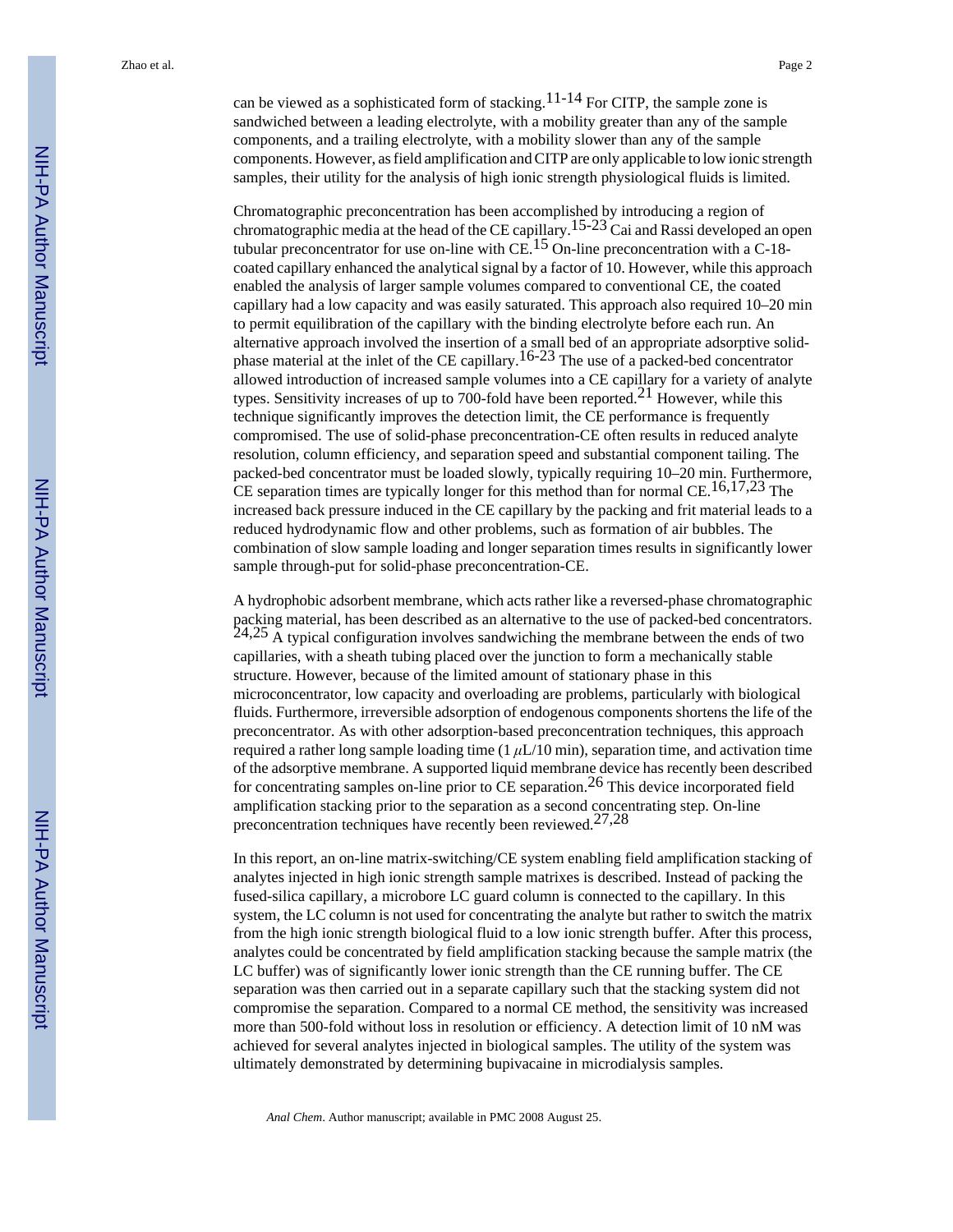# **Materials and Reagents**

Primaquine, doxepin, and bupivacaine were used as model compounds in this research. Bupivacaine hydrochloride, primaquine, and doxepin were purchased from Sigma Chemical (St. Louis, MO). All other chemicals were reagent grade or better and used as received. All water was purified by passing distilled water through a Barnstead water purification system.

Two buffers were used in this work. The first, the LC buffer, consisted of  $25\%$  (v/v) acetonitrile and 75% 7.5 mM lithium citrate buffer, pH 2.5. The second, the CE running buffer, consisted of 150 mM lithium acetate, pH 4.75. Ringer's solution consisted of 155 mM NaCl, 5.5 mM KCl, and 2.3 mM CaCl<sub>2</sub> in deionized water. All solutions were filtered through a 0.2-μm filter prior to use. Standard solutions were prepared by dissolving primaquine, doxepin, and bupivacaine in Ringer's solution at pH 7.4.

# **Apparatus**

The complete system consisted of a microbore LC system connected to a CE system as shown in Figure 1. The LC system, used for matrix switching, consisted of an Isco Laboratory Instruments (Lincoln, NE) model 2350 LC pump (P) connected to a Valco Instrument (Houston, TX) E045 electronic valve  $(S_1)$  which was then connected to a Rheodyne 7125 injection valve (V). A 1 × 0.3 mm, 5-*μ*m C-18 repackable guard column (LC Packings, San Francisco, CA) and a 14 × 1 mm, 5-*μ*m C-18 guard cartridge (L) (Bioanalytical Systems, West Lafayette, IN) were used for buffer switching. Two-way valve  $S_1$  was used to divert the flow of the LC pump while the system was operating in the CE mode. This was found to be more efficient than turning the pump on and off. A length of restrictor tubing (R) (Bioanalytical Systems, Inc.) was connected to valve  $S_1$  to provide back pressure. Sample was loaded into the sample loop of the injection valve directly by syringe. The CE system consisted of an Isco model 3850 capillary electrophoresis system used in conjunction with a homemade safety box. Four fused-silica capillaries  $(C_1, C_2, C_3, C_4)$  (Polymicro Technology, Phoenix, AZ) were connected with a Valco cross microadapter (A). Capillaries  $C_2$  and  $C_4$  were connected to twoway switching valves ( $S_2$  and  $S_4$ , Upchurch Scientific, Oak Harbor, WA). These switching valves had a 0.020-in. thru-hole and capillary tubing was connected using PEEK sleeves (Upchurch). These switching valves were used to prevent flow in the CE sections when in the LC mode. CE running buffer reservoirs were placed at the end of capillaries  $C_2$ ,  $C_3$ , and  $C_4$ .  $R_2$  was the high voltage end of the CE system while  $R_3$  and  $R_4$  were grounded. Buffer reservoir R4 was connected to a high-pressure argon system for hydrodynamic filling of the CE system. Two on-column UV detectors were used. The CE separation was monitored by a detector on capillary  $C_2$ , while the matrix switching was monitored by a detector on capillary  $C_3$ . Detection was performed at 210 nm. A Datajet integrator (model SP4600, Spectra-Physics, San Jose, CA) connected to a WINner/386 workstation was used for data acquisition.

#### **Experimental Procedure**

At the start of each day, the separation capillary was rinsed sequentially at 40 psi with 0.5 M EDTA (pH 13), water, and running buffer for 15, 5, and 10 min, respectively. All solutions were filtered through a  $0.2$ - $\mu$ m filter. Reservoir R<sub>1</sub> contained the LC mobile phase while reservoirs  $R_2$ ,  $R_3$ , and  $R_4$  contained the CE running buffer. Before sample injection, switching valve  $S_1$  was closed to ensure that mobile phase did not pass through the LC column, and switching valves  $S_2$  and  $S_4$  were open. In this position, the CE system (capillaries  $C_2$ ,  $C_3$ , and  $C_4$ ) was filled with CE running buffer (150 mM acetate, pH 4.75) from reservoir R<sub>4</sub> using argon pressure. Switching valves  $S_2$  and  $S_4$  were then closed, and  $S_1$  was opened to allow the mobile phase to pass through both the LC column and capillaries  $C_1$  and  $C_3$  but not capillaries  $C_2$  and  $C_4$ . At the beginning of the day, the column was allowed to equilibrate with the mobile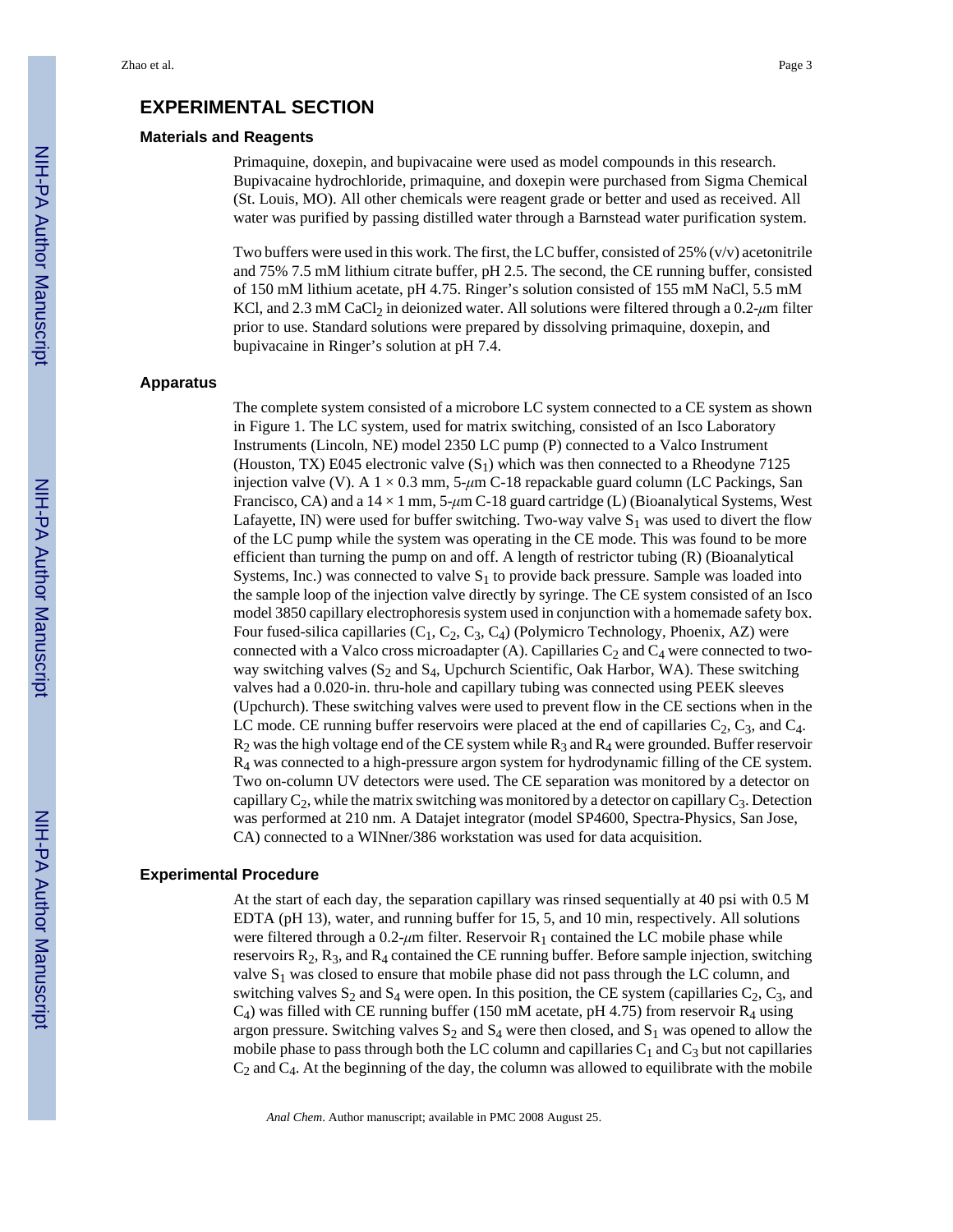phase for 2 min after which samples were injected using the LC injection valve (V). A flow rate of 30 *μ*L/min was used for all experiments. Elution of the analytes from the LC column was monitored by detector  $UV_2$ . When the point of maximum absorbance was reached, switching valve  $S_1$  was closed to stop flow of the mobile phase through the capillary system. At this point, the analyte plug was in capillary  $C_3$  in the low ionic strength LC mobile phase while capillaries  $C_2$  and  $C_4$  were filled with the high ionic strength CE running buffer. Switching valve S<sub>2</sub> was then opened and a potential of 22 kV applied between R<sub>2</sub> and R<sub>3</sub> for 80 s. This stacked the analytes at the head of capillary  $C_2$  by field amplification. Immediately following this, switching valve  $S_2$  was closed, switching valve  $S_4$  was opened, and the mobile phase in capillary  $C_3$  was replaced with running buffer by application of argon pressure in reservoir  $R_4$  for 10 s. The final step of the operation was to open switching valve  $S_2$  and apply 18 kV between  $R_2$  and  $R_4$  to achieve the CE separation. The separation was monitored with detector  $UV_1$ . After each run, the system was flushed with running buffer by application of argon pressure in reservoir  $R_4$  for 20 s with both switching valves  $S_2$  and  $S_4$  opened. The system was then ready for the next sample injection.

# **RESULTS AND DISCUSSIONS**

#### **Sample Matrix-Switching and Field-Amplified Stacking Procedure**

A schematic representation of the scheme for sample matrix switching and field amplification stacking is shown in Figure 2. Prior to sample injection, capillaries  $C_2$  and  $C_4$  are filled with the high ionic strength CE buffer and capillaries  $C_1$  and  $C_3$  are filled with the low ionic strength LC buffer. In the first step (Figure 2A), sample is injected onto the LC column. Analytes are slightly retained in the column while the high ionic strength sample matrix is flushed through the column. In the second step (Figure 2B), the analytes are eluted from the column into capillary  $C_3$  by the mobile phase. At this point, the analytes have been switched from the original high ionic strength sample matrix to the low ionic strength LC buffer. In the next step (Figure 2C), a high voltage is applied at the ends of  $C_2$  and  $C_3$ , and the analytes are stacked at the interface between the high ionic strength CE buffer in  $C_2$  and the low ionic strength LC buffer in  $C_3$ . This stacking occurs because there is a large difference in electric field strength between these two zones. While the analytes, stacked in this manner, are concentrated into a narrow zone, there is a small degree of movement of the analytes into the separation capillary  $C<sub>2</sub>$ , because of electroosmotic flow (EOF). In the fourth step (Figure 2D), the voltage is removed and the low ionic strength LC buffer in  $C_3$  is displaced with the CE buffer from reservoir R4 using a pressure-driven flush. Finally, the separation voltage is applied at the ends of capillaries  $C_2$  and  $C_4$  and the analytes are separated in capillary  $C_2$  by a normal CE process (Figure 2E).

#### **Sample Matrix Switching**

The purpose of the LC column in this system is to separate the analytes from the sample matrix. This column is not intended for concentration of the analytes or separation of the analytes from each other. The ideal situation is one in which the analytes are completely separated from the sample matrix and are then immediately eluted from the LC column in a single band. To achieve this goal, a range of column dimensions, stationary-phase particle sizes, and chemistries was investigated (results not shown). A  $1 \times 14$  mm short microbore column packed with  $5-\mu$ m C-18 stationary phase was chosen to provide sufficient retention for matrix switching with a weak LC buffer. A repackable guard column  $(1 \times 0.3 \text{ mm})$  was placed in front of the microbore column for protection. Figure 3 shows that bupivacaine and primaquine were just separated from the matrix (the large negative peak) and eluted as a single peak. If an analyte has too little retention on the short column, a longer column or smaller particle size may be selected. However, these changes lead to higher back pressure which may cause a problem when the mobile-phase flow is stopped for stacking and separation. While the C-18 phase worked well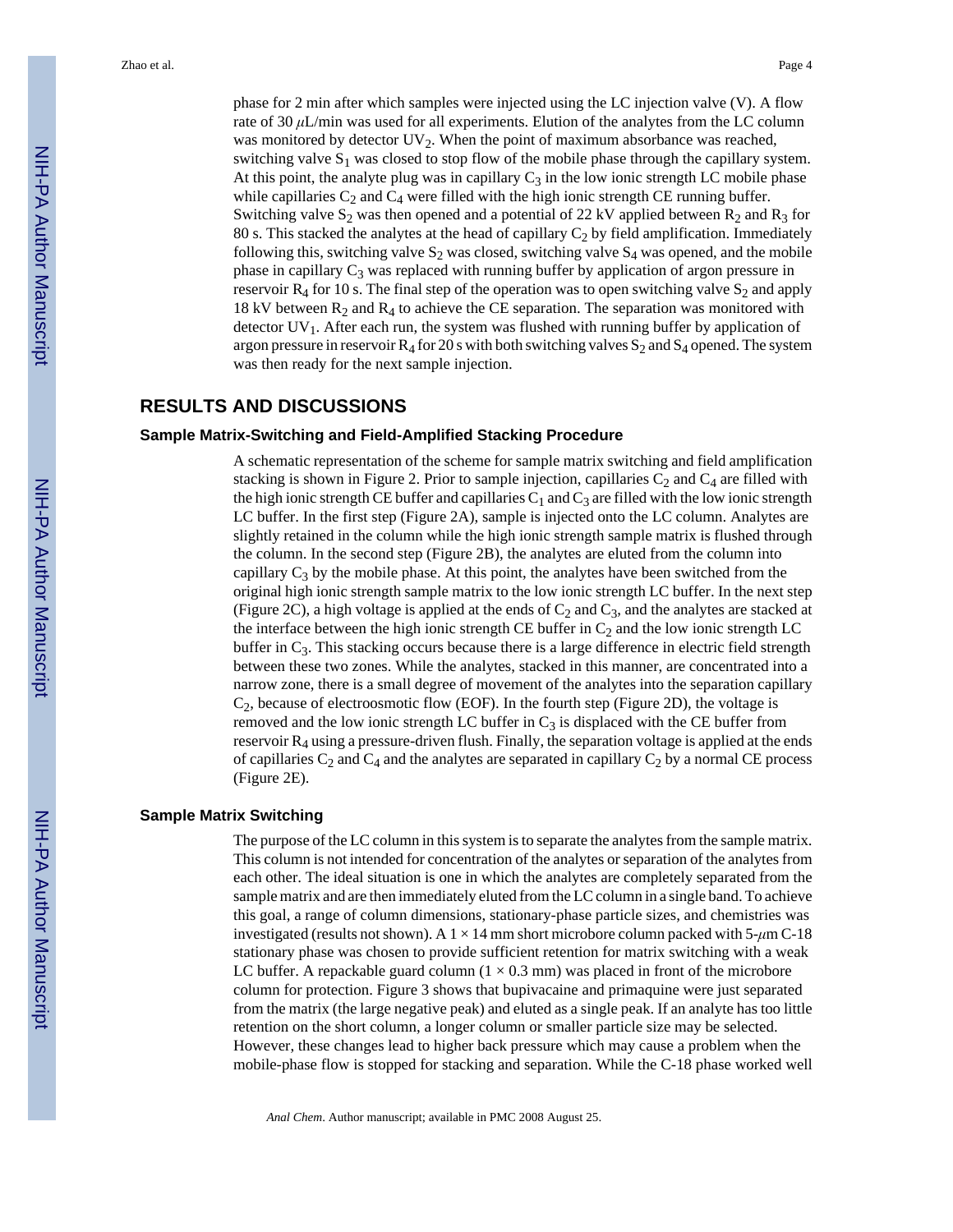for the compounds used in this study, other stationary phase chemistries may be more suitable for other analytes.

Proper selection of the dimensions of capillaries C<sub>1</sub> and C<sub>3</sub> is critical. The function of capillary  $C_1$  is to provide back pressure on the outlet of the LC column. This serves two purposes. First, the back pressure eliminates continued flow of mobile phase through the column after switch  $S_1$  is switched. Second, it prevents a sudden pressure drop at the end of the LC column. A sudden pressure drop will cause serious outgassing in the eluent, and the bubbles formed will consequently interfere with the CE operation. A 50-*μ*m-i.d. capillary of 50-cm length was found to provide sufficient backpressure.

The choice of the dimensions for capillary  $C_3$  was based on the analyte peak width from the LC column and the requirements for field amplification stacking. This capillary must have sufficient volume to contain the analyte peak eluting from the LC column. However, a capillary with either too wide a bore or too long a length will result in a weak electric field and a long stacking time. The typical peak width was estimated as 20 s for the microbore guard cartridge used in this work. A 40-cm length of  $150$ - $\mu$ m-i.d. capillary for capillary C<sub>3</sub> could contain a 14s-wide peak (this corresponds to a volume of  $7 \mu L$ ). Increasing the volume of capillary C<sub>3</sub> by either increasing the length or inner diameter of the capillary resulted in unacceptable stacking results.

While primaquine and bupivicaine coeluted from the LC column, addition of a more hydrophobic analyte, doxepin, resulted in a second peak eluting from the LC column (Figure 3). Variation of the mobile-phase ionic strength and pH did not result in coelution of doxepin with the other two analytes. The chromatogram shows that 80% of the first peak and 70% of the second peak can be kept in capillary  $C_3$ . The reproducibility of the LC procedure based on elution time was 1.9% RSD. Therefore, once the elution time is known, this can be used as the switching time to stop the LC mobile phase for repetitive analysis of the same analyte. In this manner, detector  $UV_2$  is not necessary.

#### **Removal of the LC Buffer from Capillary C3 Prior to CE Analysis**

The low ionic strength LC buffer must be removed from capillary  $C_3$  after the stacking process before the CE separation begins. If the LC buffer remained in the stacking capillary  $C_3$  after stacking, leakage of the LC mobile phase from the capillary  $C_3$  into the separation capillary  $C_2$  was observed during the electrophoretic separation procedure. This is because the internal diameter of  $C_3$  is twice that of  $C_2$ . Leakage of the LC mobile phase into the separation capillary results in a large void peak that interferes with the CE separation. Filling capillary  $C_3$  with the CE running buffer prior to separation circumvented this problem.

#### **Effect of Buffer pH on Stacking and Separation**

The pH of both the LC buffer and CE buffer affect the stacking and separation process with this system. A pH below 7 is necessary for both buffers to keep the analytes in their ionized form (i.e., protonated). In addition, a low pH is desirable for the LC buffer to suppress EOF in the stacking capillary. If the LC buffer pH is too high, the LC buffer moves into the separation capillary by EOF during the stacking process and deteriorates the separation. On the other hand, if the pH of the CE buffer is too low, the EOF in the separation capillary will be very slow and lead to poor separation efficiency as shown in Figure 4A. The optimal situation was to maintain the LC buffer at low pH (pH  $2.5$ ) and the CE buffer at higher pH (pH  $4.75$ ). These conditions provided both good stacking and separation efficiency (Figure 4B).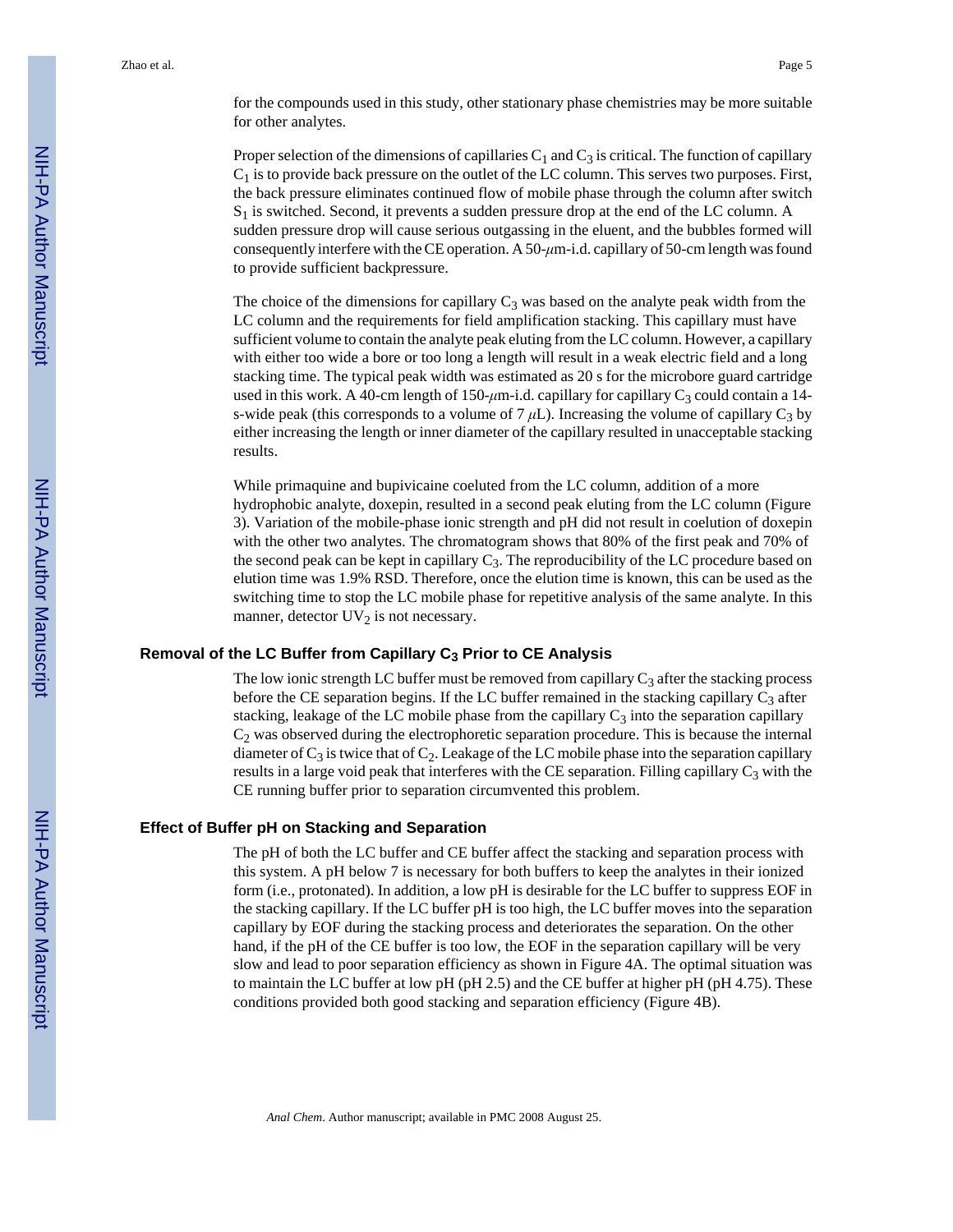# **Effect of the Buffer Ionic Strengths**

The larger the difference in conductivity between the separation capillary and the stacking capillary, the higher the stacking efficiency. There are two methods to change the conductivity. One is to change the ionic strength of the buffers. The other is to change the internal diameter of the capillaries. Ideally, the separation capillaries,  $C_2$  and  $C_4$ , would have a larger inner diameter than the stacking capillary,  $C_3$ , to provide a higher resistance in the stacking capillary. As described above, a 150-*μ*m-i.d. capillary was optimal for the stacking capillary. Smaller inner diameter capillaries would provide better stacking conditions but have a much smaller sample capacity. Capillaries of 75-*μ*m-i.d. were employed for the separation capillaries in this work as a larger inner diameter resulted in Joule heating and bubble formation. Therefore, only the ionic strengths of the LC and CE buffers could be manipulated to produce field amplification in the stacking capillary. Burgi and  $Chien<sup>8</sup>$  indicated that at least a 10-fold difference in ionic strength is needed for efficient field amplification. Figure 5 shows the effect of using different ionic strength CE and LC buffers. The best result was achieved when the concentration of the CE buffer was 150 mM and that of the LC buffer was 7.5 mM. Increasing the concentration of the CE buffer further will cause Joule heating and bubble formation, whereas a further decrease in the concentration of the LC buffer provided too a low buffer capacity.

#### **Effect of the Stacking Time**

During the field amplification stacking process, the charged analytes migrate rapidly through the low ionic strength zone (LC buffer) to the high ionic strength zone (CE buffer) because of the large electric field across the low ionic strength zone. On arrival at the interface between the two zones, they effectively stop because they now migrate very slowly in the high ionic strength zone with its weak electric field. However, it is important to note that the analytes do not completely stop but rather still migrate slowly into the separation capillary,  $C_2$ . Therefore, when a long stacking time is used, this slow migration process leads to broadening of the stacked analyte zone. Too long of a stacking time consequently leads to lower efficiency and poor resolution. In addition, too long of a stacking time will lead to LC buffer transfer into the separation capillary and a resulting deterioration in the CE separation. This is shown in Figure 6A. On the other hand, too short of a stacking time will result in incomplete stacking. This leads to lower sensitivity (Figure 6C). A stacking time of 80 s was selected to provide the maximum sensitivity without significant loss in separation efficiency (Figure 6B).

#### **Optimized Conditions**

The optimized matrix switching, stacking, and separation conditions for the model compounds consisted of an LC mobile phase of 7.5 mM lithium citrate, pH 2.5/acetonitrile (70:30 v/v), a CE buffer of 150 mM lithium acetate, pH 4.75, a 60-cm-long (75-*μ*m-i.d.) separation capillary with 40 cm to the detection window, and a 40-cm-long (150-*μ*m-i.d.) stacking capillary. A flow rate of 30 *μ*L/min was used for the LC elution process, and a 10-s flush of the CE buffer from reservoir R4 was used to remove the mobile phase after stacking. A stacking voltage of 22 kV was applied for 80 s. The separation voltage was 18 kV. A typical electropherogram obtained using these conditions is shown in Figure 7C. The sensitivity was increased more than 500 fold without loss in resolution compared to a normal hydrodynamic injection (Figure 7A).

The entire analysis time was less than 15 min with a detection limit of less than 10 nM (S/N)  $=$  3) for all of the compounds. For the entire procedure, the reproducibility of migration time was less than 6% RSD; however, the reproducibility of the peak height was more than 10% RSD. The major source of variation at this time is that the procedure is performed manually. In particular, the timing of trapping the LC peak in the stacking capillary was determined by visual observation of the detector output and manually switching valve  $S_1$ . Automating this system should lead to significant improvements in peak height reproducibility.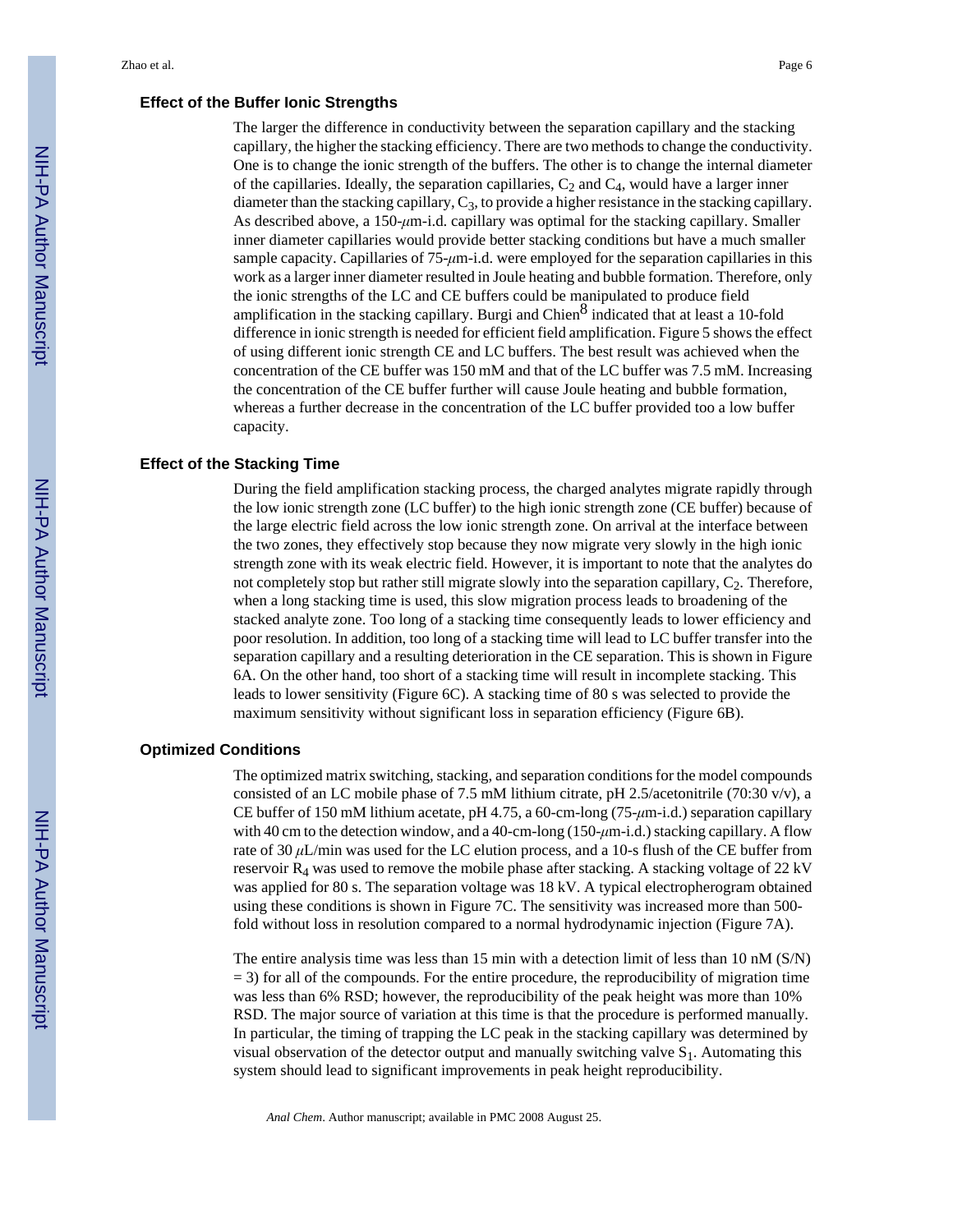# **LC–CE Mode**

In the system described, ideally, all of the analytes would elute from the LC column as a single peak. Unfortunately, this is not the case when the hydrophobicity of the analytes varies widely (Figure 3). To determine all of the analytes in this situation, two approaches can be taken. In the first approach, two injections of the sample are required. On the first injection, the first LC peak is trapped in the stacking column and subsequently analyzed by CE. The LC system is flushed, and a second injection of the same sample is made. For this second injection, the second LC peak is trapped and then analyzed by CE (Figure 7C). While this is not difficult for the simple sample used in this work, in general, the number of sample injections must be the same as the number of LC peaks. This could be a significant problem for complex samples with several analytes varying widely in hydrophobicity.

The second approach is to make a single injection into the LC system. The first LC peak is eluted and analyzed by CE while the rest of the analytes remain in the LC column. After CE analysis of the first peak, the LC mobile phase flow is restarted through the LC system and the second LC peak is eluted and subsequently analyzed by CE. This approach requires that the later eluting peaks from the LC remain in the LC column while the earlier peaks are analyzed by CE. Figure 8 shows the affect on the peak shape of the second LC peak of stopping the LC mobile phase for various periods of time. In this experiment, the mobile phase was stopped when the first peak had just passed the detector on capillary  $C_3$ . Mobile-phase flow through the LC system was stopped by redirecting the flow by means of switching valve  $S_1$ . After a period of time, the mobile phase was again directed through the LC column to elute the second peak. Holding the second peak in the LC column for 15-min resulted in some band broadening but not enough to significantly decrease the amount of sample captured in the stacking capillary C3. However, when the delay was 55 min or longer, less than 25% of the second peak could be retained in the stacking capillary because of significant band broadening in the LC column during the delay time. A 15 min delay is sufficient for the stacking and separation of the first LC peak (primaquine and bupivacaine). The second LC peak (doxepin) was then eluted into the stacking capillary  $C_3$  and the stacking and separation of the second LC peak carried out. Compared to the two injection method, the sensitivity of doxepin was reduced approximately 25% due to band broadening. However, this strategy gave an acceptable result as shown in Figure 8.

#### **Application of the LC–CE Method to Microdialysis Samples**

This method was used to analyze microdialysis sample. A 1.0-cm linear probe with a Cuprophan membrane was implanted into a hind leg muscle of a rat and 1-mL solution of bupivacaine (5 mg/mL) was injected im at a point approximately 0.5 cm from the probe. The probe was perfused with Ringer's solution at 1 *μ*L/min. The samples were diluted 5-fold with Ringer's solution and injected directly into the system. Figure 9 shows the electropheromgram of a typical dialysate sample collected after administration of bupivacaine.

# **CONCLUSION**

A LC–CE on-line sample concentration method with sample matrix-switching and stacking procedures has been developed. In this system, the LC is not used to separate the analytes but rather to switch the sample matrix from a high ionic strength solution to a low ionic strength solution. After this matrix switching, field amplification peak stacking is used to concentrate the sample prior to electrophoresis. Compared to a normal hydrodynamic injection, the sensitivity was increased by more than 500-fold without loss in resolution. While ideally the analytes elute from the chromatographic column as a single peak, multiple chromatographic peaks can be accommodated. Peaks can be sequentially eluted from the LC column, stacked,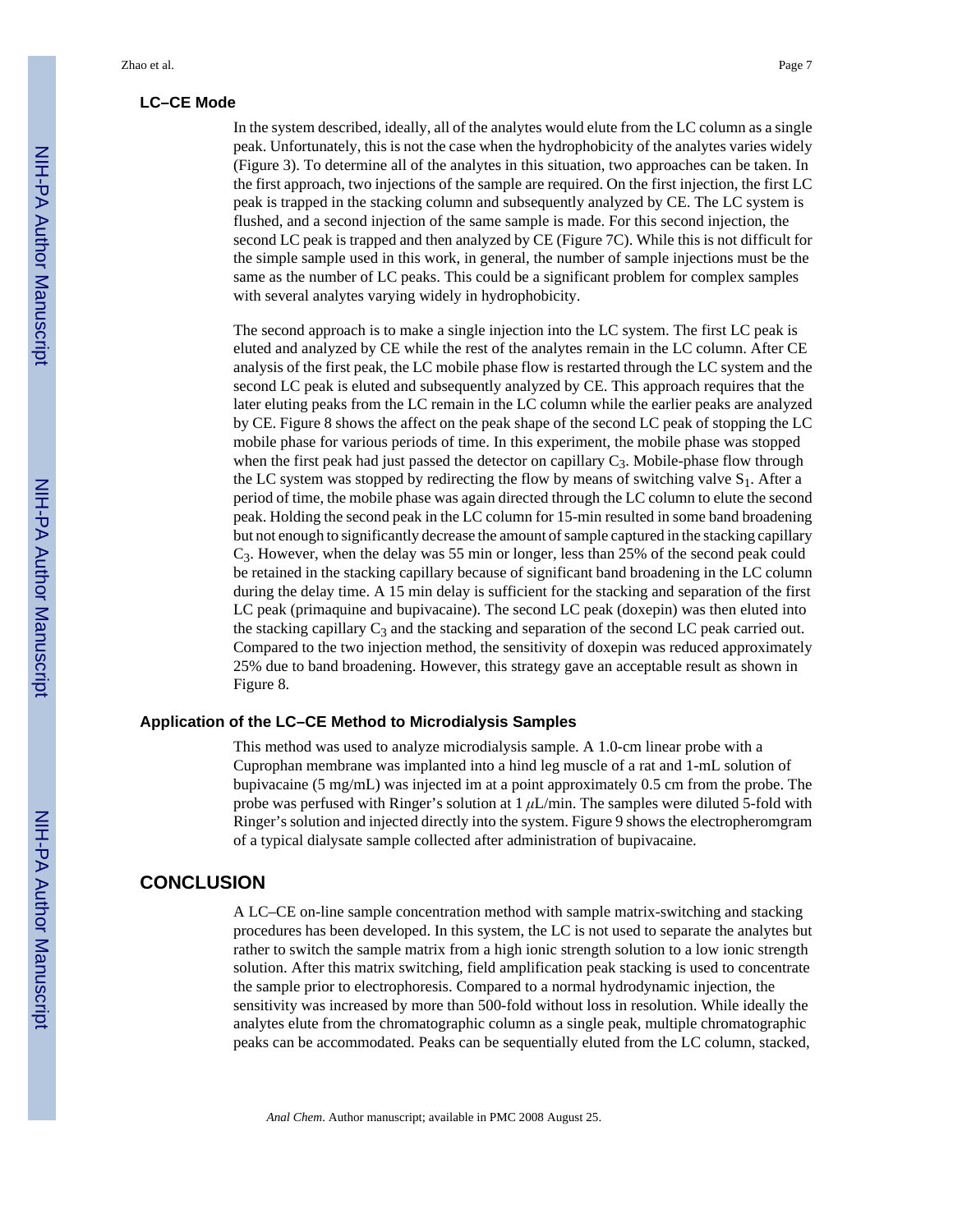and analyzed by CE. This provides the capability of a two-dimensional separation for even higher resolution and peak capacity.

# **Acknowledgements**

This work was supported by the National Institutes of Health (Grant GM44900-07).

#### **References**

- 1. Chien RL, Burgi DS. J Chromatogr 1991;559:141–152.
- 2. Chien RL, Burgi DS. J Chromatogr 1991;559:153–161.
- 3. Chien RL, Burgi DS. Anal Chem 1992;64:1046–1050.
- 4. Liu Z, Sam P, Sirimanne SR, Mcclure PC, Grainger J, Patterson DG Jr. J Chromatogr 1994;673:125– 132.
- 5. Chien RL, Burgi DS. Anal Chem 1992;64:489A–496A.
- 6. Zhang C-X, Thormann W. Anal Chem 1996;68:2523–2532.
- 7. Zhang C-X, Thormann W. Anal Chem 1998;70:540–548. [PubMed: 9470486]
- 8. Burgi DS, Chien RL. Anal Biochem 1992;202:306–309. [PubMed: 1519757]
- 9. Albert M, Debusschere L, Demesmay C, Rocca JL. J Chromatogr A 1997;757:281–289.
- 10. McGrath G, Smyth WF. J Chromatogr B 1996;681:125–131.
- 11. Weinberger, R. Practical Capillary Electrophoresis. Academic Press; San Diego, CA: 1993. p. 215
- 12. Demarest, CW.; Monnot-Chase, EA.; Jiu, J.; Weinberger, R. Capillary Electrophoresis, Theory & Practice. Grossman, PD.; Colburn, JC., editors. Academic Press, Inc.; San Diego, CA: 1992. p. 320
- 13. Wang C-C, McCann WP, Beale SC. J Chromatogr B 1996;676:19–28.
- 14. Foret F, Szoko E, Karger BL. J Chromatogr 1992;608:3–12.
- 15. Cai J, Rassi ZE. J Liq Chromatogr 1992;15:1179–1192.
- 16. Swartz ME, Merion M. J Chromatogr 1993;632:209–213.
- 17. Morita I, Sawada J. J Chromatogr 1993;641:375–381.
- 18. Hoyt AM Jr, Beale SC, Larmann JP Jr, Jorgenson JW. J Microcolumn Sep 1993;641:375–388.
- 19. Benson LM, Tomlinson AJ, Naylor S. J High Resolut Chromatogr 1994;17:671–682.
- 20. Tomlinson AJ, Braddock WD, Benson LM, Oda RP, Naylor S. J Chromatogr B 1995;669:67–78.
- 21. Beattie JH, Self R, Richards MP. Electrophoresis 1995;16:322–328. [PubMed: 7607164]
- 22. Strausbauch MA, Madden BJ, Wettstein PJ, Landers JP. Electrophoresis 1995;16:541–548. [PubMed: 7588524]
- 23. Strausbauch MA, Landers JP, Wettestein PJ. Anal Chem 1996;68:306–314. [PubMed: 9027238]
- 24. Tomlinson AJ, Benson LM, Oda RP, Braddock WD, Riggs BL, Katzmann LA, Naylor S. J Capillary Electrophor 1995;2:97–110.
- 25. Tomlinson AJ, Benson LM, Braddock WD, Oda RP, Naylor S. J High Resolut Chromatogr 1995;18:381–392.
- 26. Pálmarsdóttir S, Thordarson E, Edholm L-E, Jönsson JÅ, Mathiasson L. Anal Chem 1997;69:1732– 1737. [PubMed: 9145027]
- 27. Tomlinson AJ, Benson LM, Guzman NA, Naylor S. J Chromatogr A 1996;744:3–15.
- 28. St Claire RL III. Anal Chem 1996;68:569R–586R.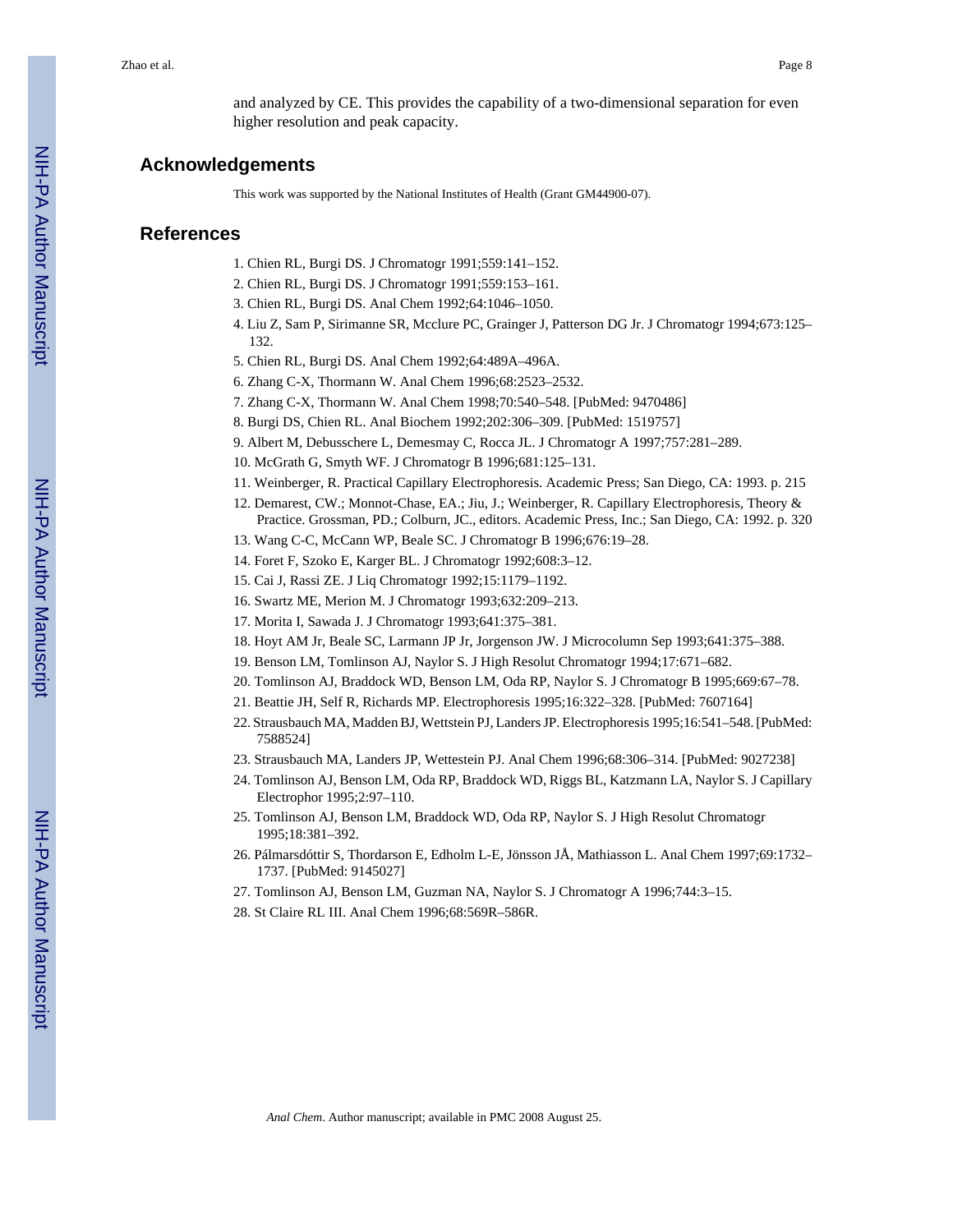

# **Figure 1.**

Schematic diagram of the matrix-switching LC–CE apparatus: P, LC pump;  $S_1$ ,  $S_2$ , and  $S_4$ , switching valves; V, LC injection valve; L, micro-LC column; C<sub>1</sub> and C<sub>4</sub>, fused-silica capillary;  $C_2$ , separation capillary;  $C_3$ , stacking capillary; A, cross adapter; R<sub>1</sub>, LC mobile-phase reservoir;  $R_2$ ,  $R_3$ , and  $R_4$ , CE buffer reservoirs; UV<sub>1</sub> and UV<sub>2</sub>, on-column UV detectors; R, restrictor tubing; D, data recording system; HV, high-voltage power supply; Ar, high-pressure argon; GD, ground.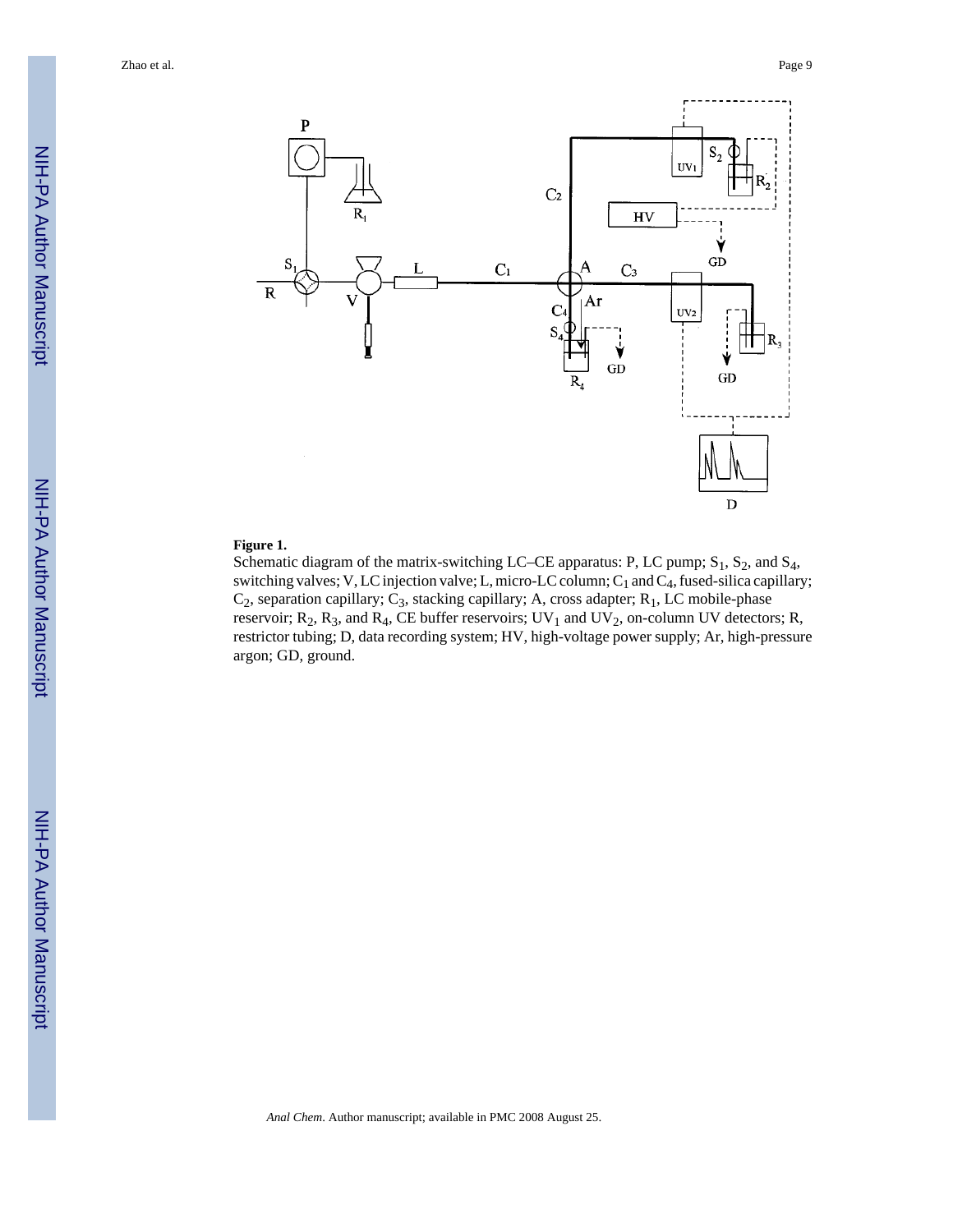Zhao et al. Page 10



# **Figure 2.**

Schematic representation of the steps in matrix-switching LC–CE: (A) LC matrix switching, (B) trapping of analyte peak in the stacking capillary, (C) field amplification stacking of analyte, (D) flushing of LC mobile phase from the CE system, and (E) CE separation.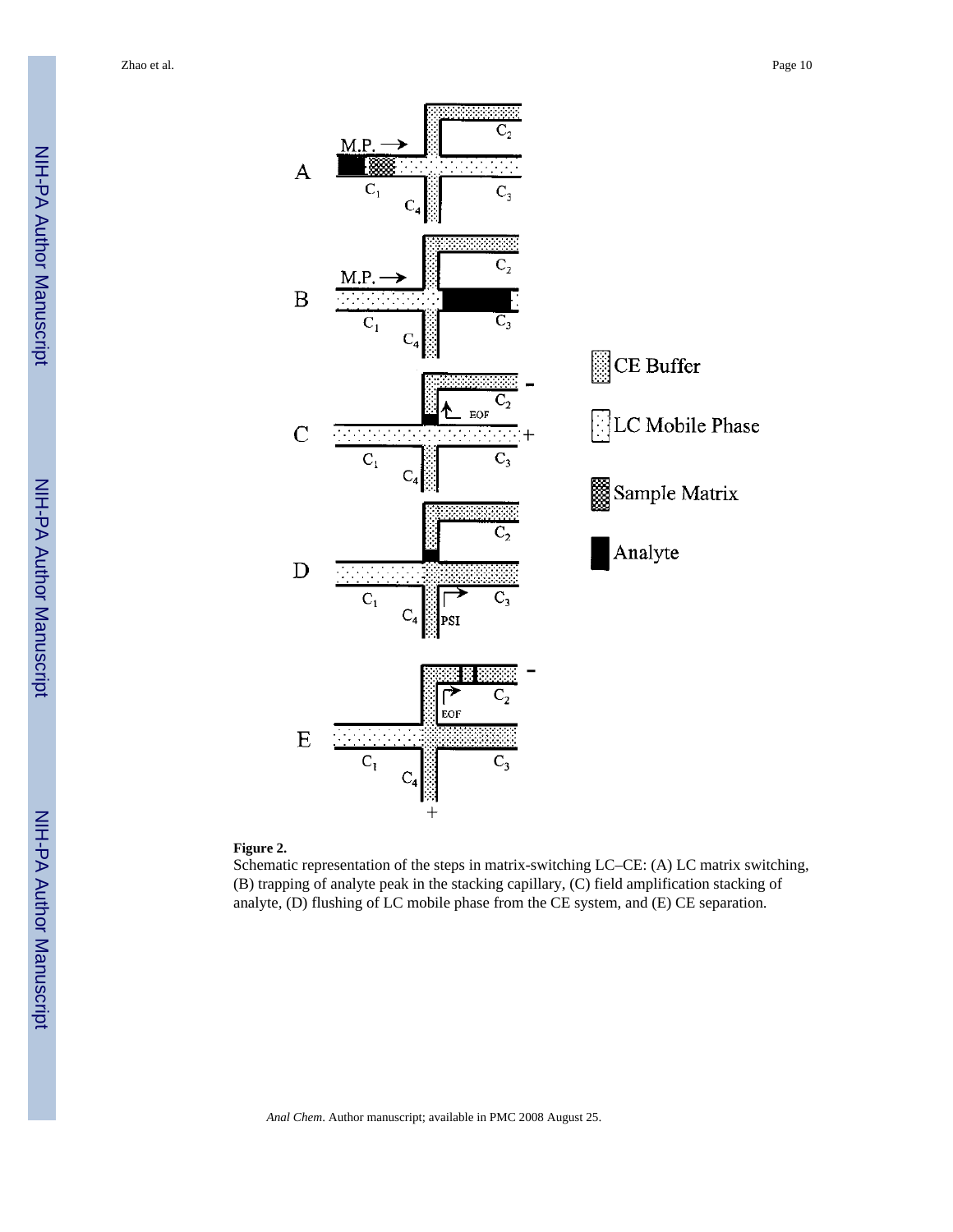

#### **Figure 3.**

Matrix-switching chromatogram (obtained at detector  $UV_2$  in Figure 1) for a mixture bupivacaine, primaquine, and doxepin. Peak widths of the individual peaks are shown in the expanded chromatograms on the right: mobile phase, 10 mM lithium citrate, pH 2.5/acetonitrile (70:30 v/v); flow rate, 30  $\mu$ L/min; sample, 5  $\mu$ M each bupivacaine (1), primaquine (2), and doxepin (3) in Ringer's solution. Other conditions as in Figure 3.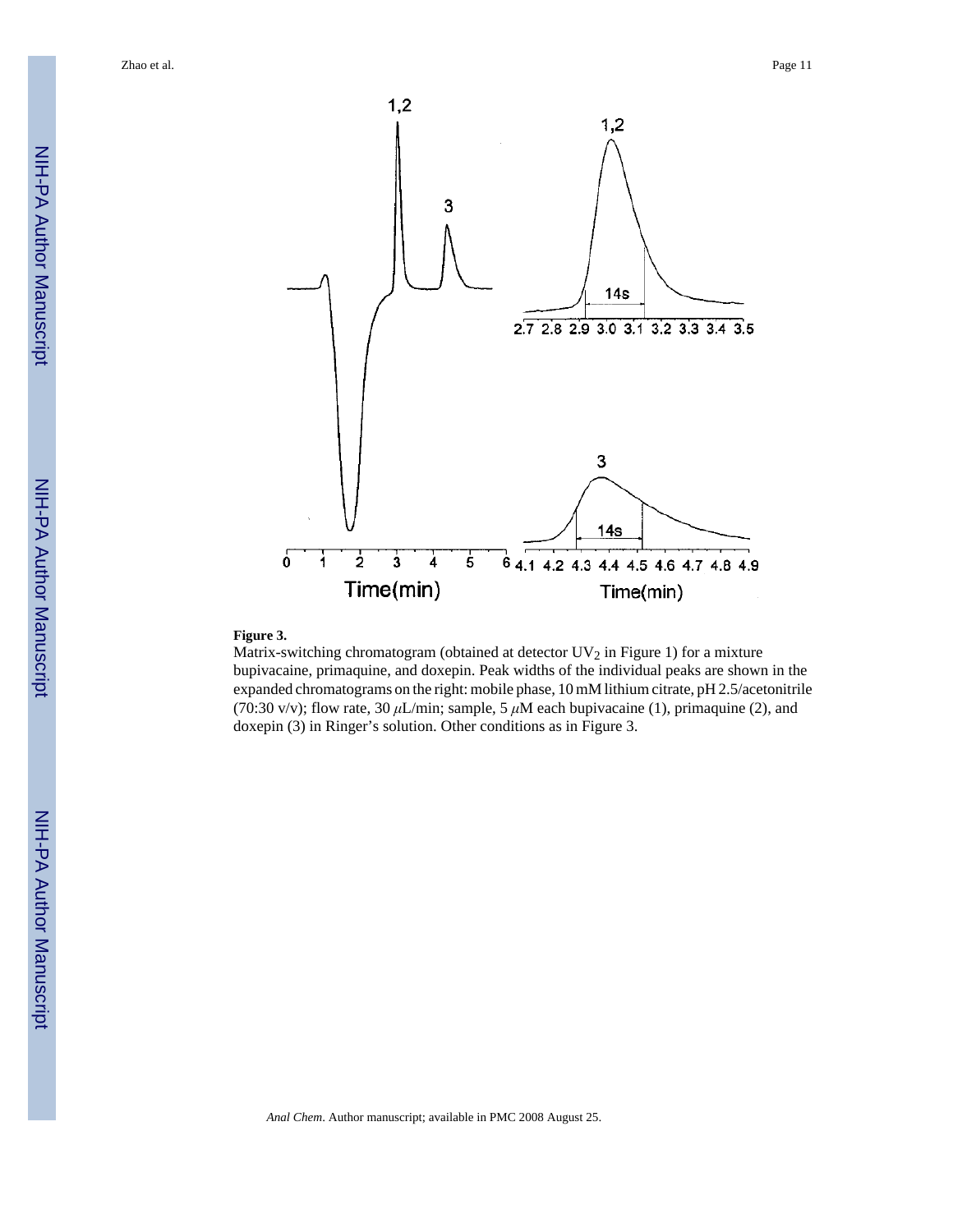

# **Figure 4.**

Effect of the pH of the LC and CE buffers on the CE separation efficiency: (A) 10 mM lithium citrate, pH 2.5/acetonitrile (70:30 v/v) for the LC buffer and the CE buffer; (B) 10 mM lithium citrate, pH 2.5/acetonitrile (70:30 v/v) for the LC buffer and 100 mM lithium acetate, pH 4.75, for the CE buffer; sample, 10 *μ*M bupivacaine and primaquine in Ringer's solution; stacking conditions, 22 kV for 80 s; separation conditions, 18 kV. Peak identities as in Figure 3.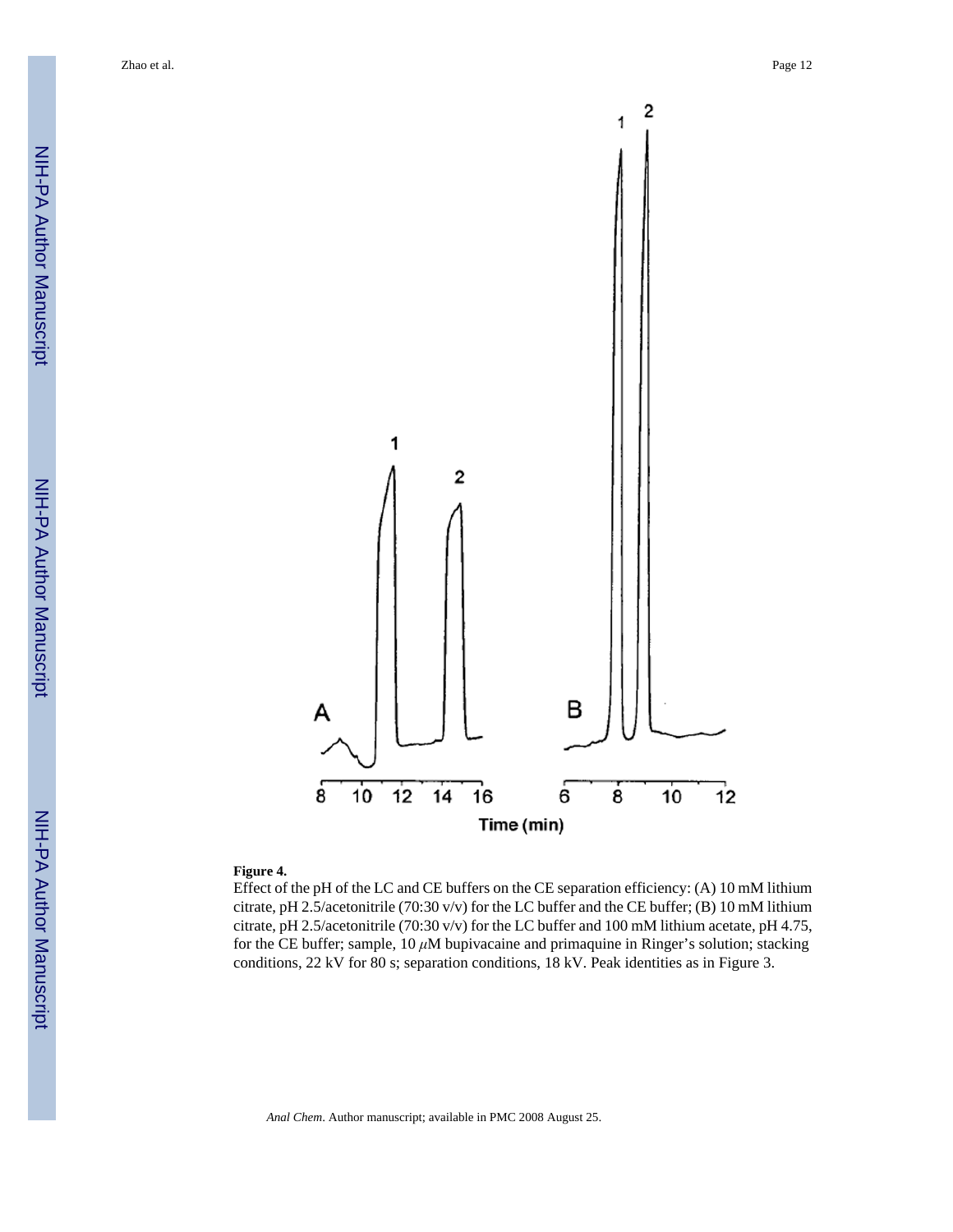1



# **Figure 5.**

Effect of the ionic strength of the LC and CE buffers on the CE separation efficiency: (A) 10 mM LC buffer and 100 mM CE buffer; (B) 10 mM LC buffer and 150 mM CE buffer; (C) 7.5 mM LC buffer and 150 mM CE buffer, LC buffer, lithium citrate, pH 2.5/acetonitrile (70:30 v/v); CE buffer, lithium acetate, pH 4.75. Other conditions as in Figure 4.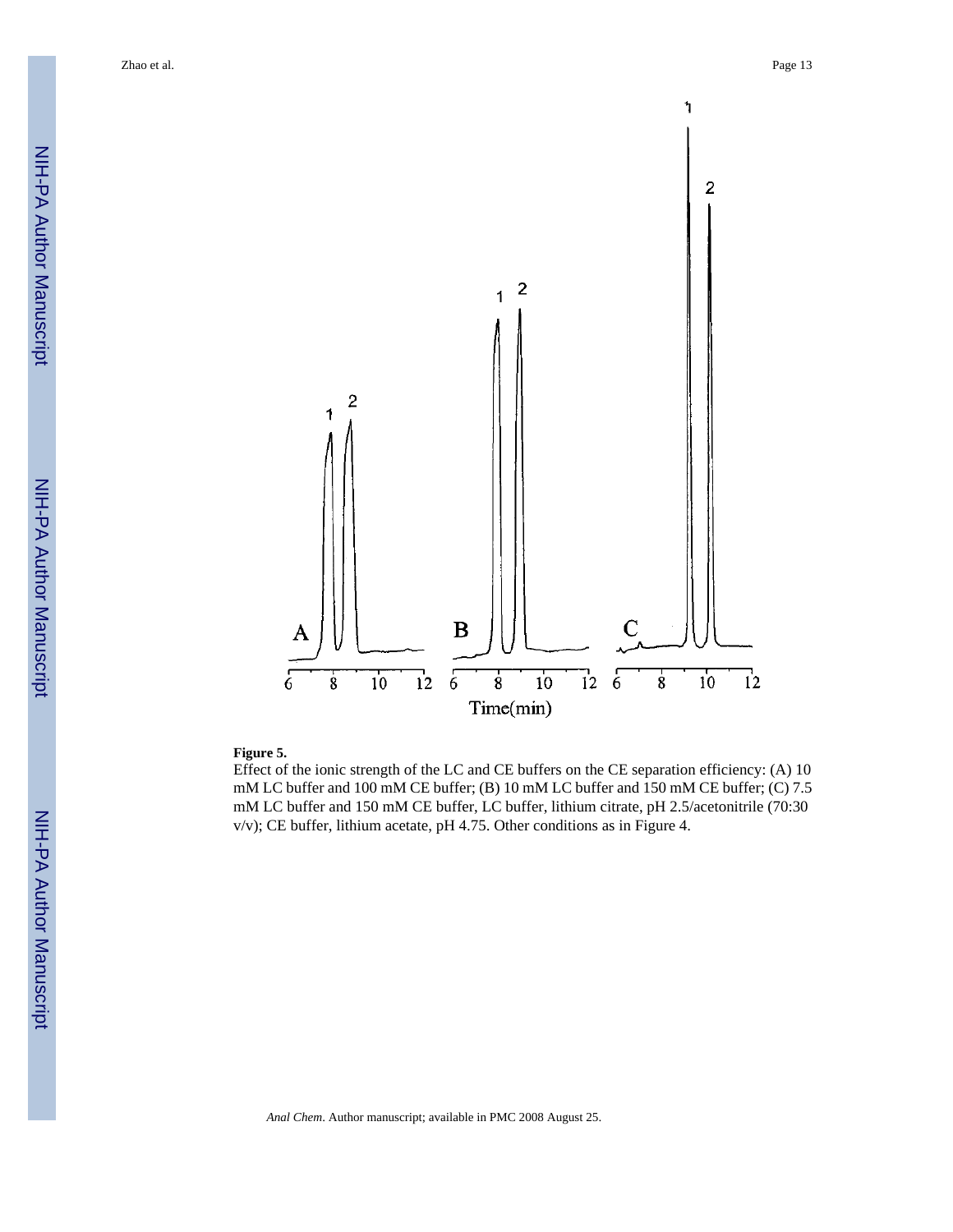

## **Figure 6.**

Effect of the stacking time on the CE separation efficiency: stacking time, (A) 90, (B) 80, and (C) 70 s; LC buffer, 10 mM lithium formate, pH 2.5/acetonitrile (70:30 v/v); CE buffer, 150 mM lithium acetate, pH 4.75. Other conditions and peaks identities as in Figure 4.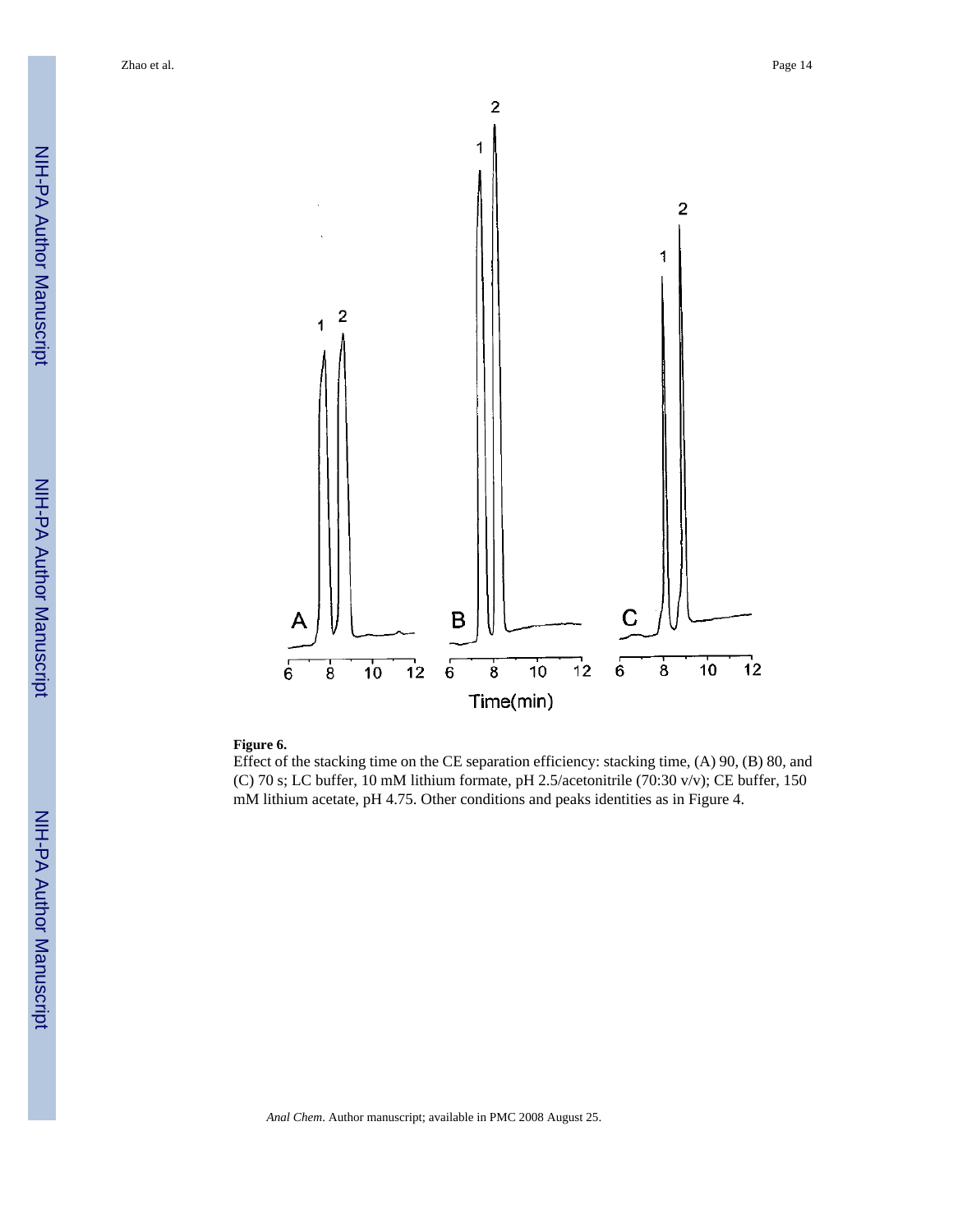

# **Figure 7.**

Comparison of hydrodynamic injection and the matrix-switching LC–CE method using two sample injections for multiple peaks: (A) hydrodynamic injection of 11-nL sample 100 *μ*M in each analyte with CE separation; (B) hydrodynamic injection of 33-nL sample 100 *μ*M in each analyte with CE separation; (C) injection of a 20-*μ*L sample 5 *μ*M in each analyte using matrixswitching LC–CE. Conditions for (A) and (B): running buffer, 100 mM lithium acetate, pH 4.75; separation voltage, 18 kV. Conditions for (C): LC buffer, 7.5 mM lithium citrate, pH 2.5/ acetronitrile (70:30 v/v); CE buffer, 150 mM lithium acetate, pH 4.75; 80 s stacking time at 22 kV; separation voltage, 18 kV. Peak identities as in Figure 3.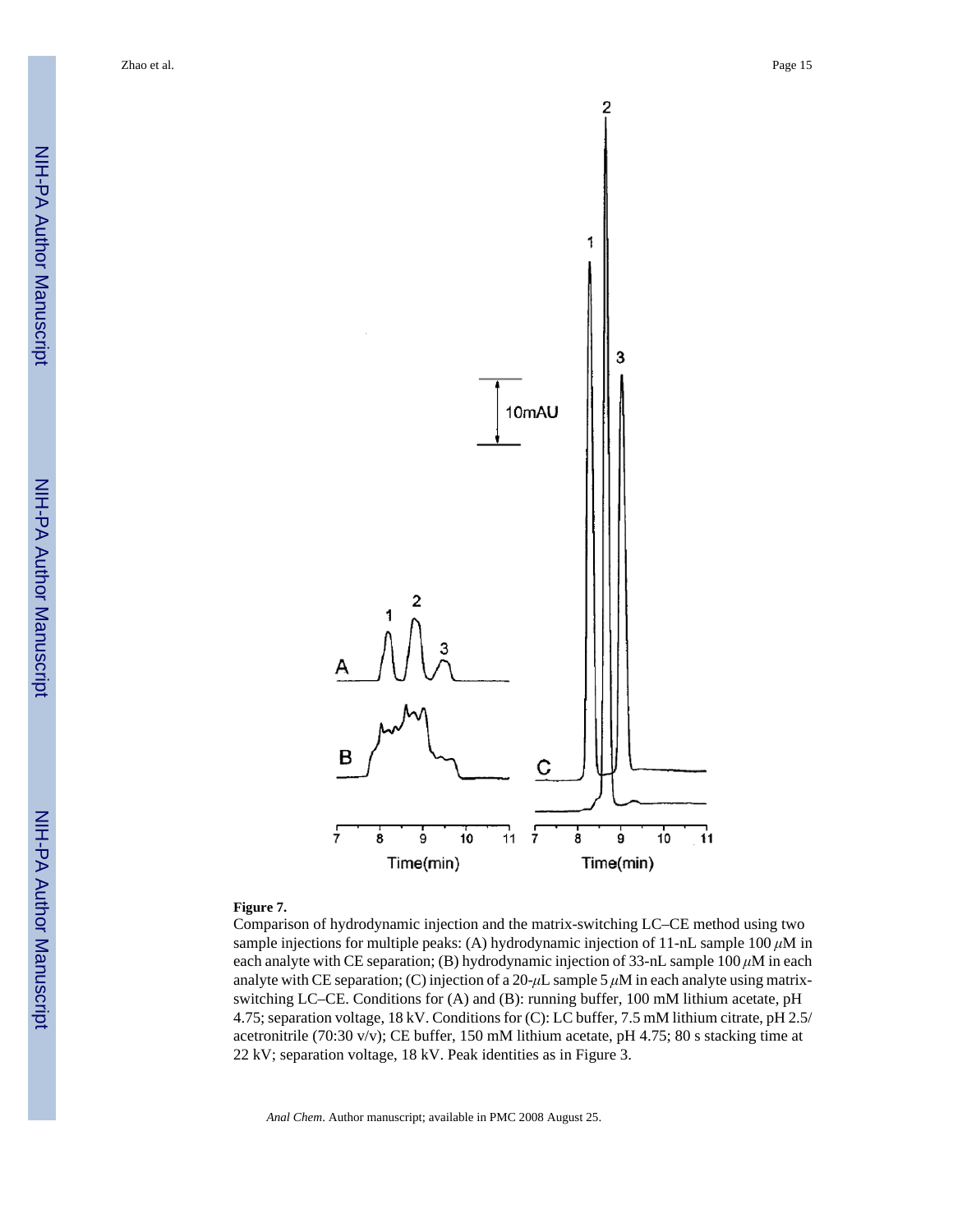

#### **Figure 8.**

Electropherograms obtained using the single sample injection procedure. Conditions and peaks identities as in Figure 7 except that the LC flow was stopped after elution of the first LC peak and subsequently restarted after the CE separation shown in (A); the second LC peak was then trapped, stacked, and separated by CE for (B).